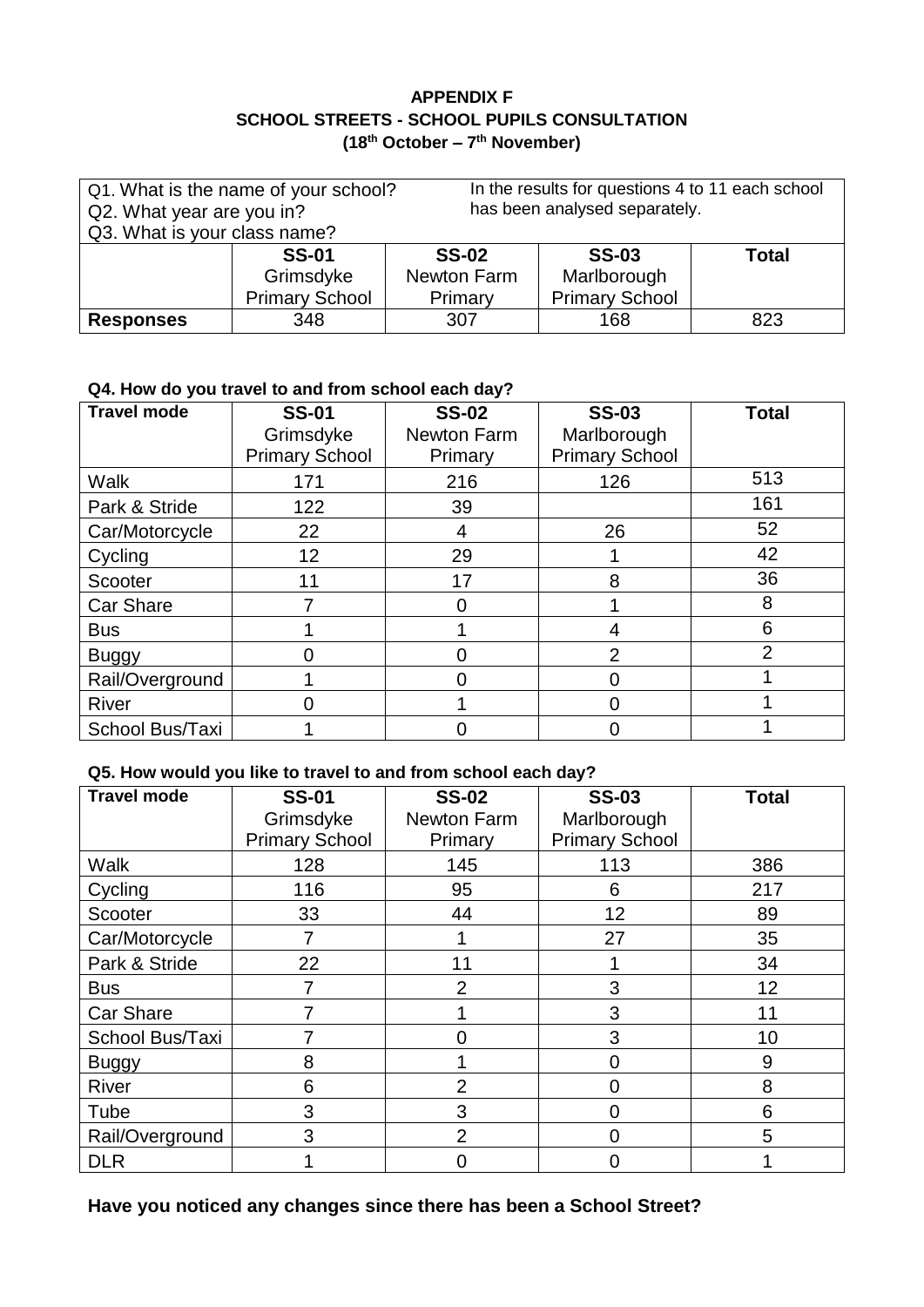# **Q6. I see more of my friends walking, cycling or scooting to school**

| Yes / No  | <b>SS-01</b>          | <b>SS-02</b> | <b>SS-03</b>          | <b>Total</b> |
|-----------|-----------------------|--------------|-----------------------|--------------|
|           | Grimsdyke             | Newton Farm  | Marlborough           |              |
|           | <b>Primary School</b> | Primary      | <b>Primary School</b> |              |
| <b>No</b> | 120                   | 49           | 51                    | 220          |
| Yes       | 228                   | 258          | 117                   | 603          |

## **Q7. I feel safer on my journey to school**

| Yes / No | <b>SS-01</b><br>Grimsdyke | <b>SS-02</b><br>Newton Farm | <b>SS-03</b><br>Marlborough | <b>Total</b> |
|----------|---------------------------|-----------------------------|-----------------------------|--------------|
|          | <b>Primary School</b>     | Primary                     | <b>Primary School</b>       |              |
| No       | 26                        | 14                          | 29                          | 69           |
| Yes      | 322                       | 293                         | 139                         | 754          |

#### **Q8. It is easier to cross the road outside my school**

| Yes / No  | <b>SS-01</b>          | <b>SS-02</b> | <b>SS-03</b>          | <b>Total</b> |
|-----------|-----------------------|--------------|-----------------------|--------------|
|           | Grimsdyke             | Newton Farm  | Marlborough           |              |
|           | <b>Primary School</b> | Primary      | <b>Primary School</b> |              |
| <b>No</b> | 66                    | 73           | 53                    | 192          |
| Yes       | 282                   | 234          | 115                   | 631          |

### **Q9. I can smell car fumes outside my school**

| Yes / No  | <b>SS-01</b><br>Grimsdyke | <b>SS-02</b><br>Newton Farm | <b>SS-03</b><br>Marlborough | <b>Total</b> |
|-----------|---------------------------|-----------------------------|-----------------------------|--------------|
|           | <b>Primary School</b>     | Primary                     | <b>Primary School</b>       |              |
| <b>No</b> | 251                       | 230                         | 125                         | 606          |
| Yes       | 97                        |                             | 43                          | 217          |

## **Q10. The street outside my school feels calmer**

| Yes / No | <b>SS-01</b><br>Grimsdyke<br><b>Primary School</b> | <b>SS-02 Newton</b><br><b>Farm Primary</b> | <b>SS-03</b><br>Marlborough<br><b>Primary School</b> | <b>Total</b> |
|----------|----------------------------------------------------|--------------------------------------------|------------------------------------------------------|--------------|
| No       | 98                                                 | 65                                         | 61                                                   | 224          |
| Yes      | 250                                                | 242                                        | 107                                                  | 599          |

#### **Q11. I would like the School Street to stay at my school**

| Yes / No | <b>SS-01</b><br>Grimsdyke<br><b>Primary School</b> | <b>SS-02 Newton</b><br><b>Farm Primary</b> | <b>SS-03</b><br>Marlborough<br><b>Primary School</b> | <b>Total</b> |
|----------|----------------------------------------------------|--------------------------------------------|------------------------------------------------------|--------------|
| No       | 38                                                 | 32                                         | 20                                                   | 90           |
| Yes      | 310                                                | 275                                        | 148                                                  | 733          |

#### **Q12. Is there anything else you would like to tell us about the School Street?**

| <b>SS-01</b> Grimsdyke Primary School - Typical Comments | Frequency |
|----------------------------------------------------------|-----------|
| Feels safer / calmer                                     | 35        |
| Keep school street $-1$ like it $-$ good idea            | 28        |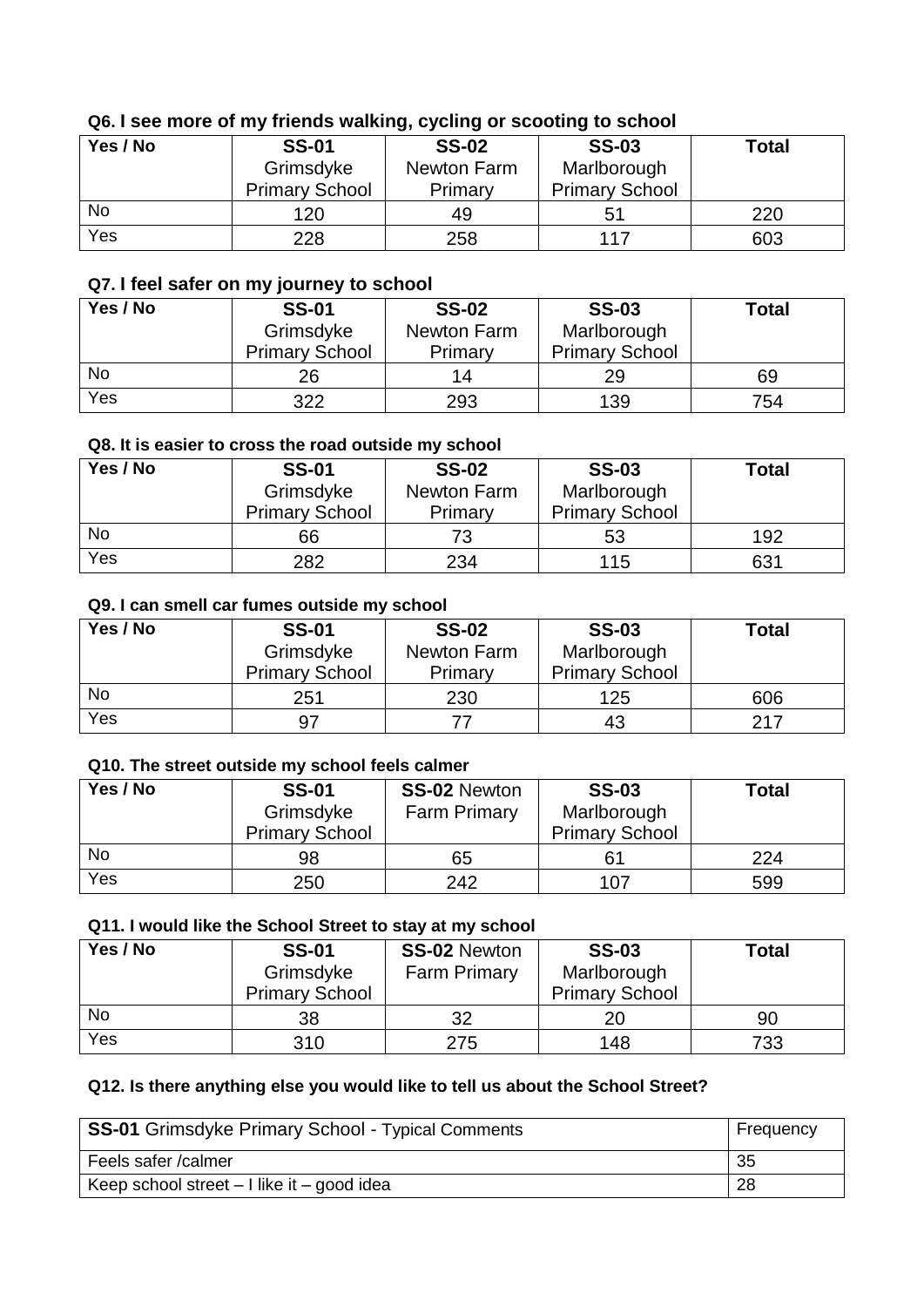| Easier to cross the road – safer                                           | 12             |
|----------------------------------------------------------------------------|----------------|
| Better for scooting, walking and cycling                                   | 12             |
| Stop all cars on school days - some drive the wrong way and fast           | 9              |
| Pollution is bad / We like cleaner air                                     | 8              |
| More cameras and zebra crossings                                           | 6              |
| I still saw cars on the road                                               | 5              |
| Some parking happening on the edge of school street – enforce yellow lines | $\overline{4}$ |
| Build separate car park for parents or a drop off point                    | $\overline{4}$ |
| More cycle lanes                                                           | 4              |
| Don't like school street                                                   | 3              |
| Its still very busy- noisy                                                 | 3              |
| Stop parking outside school                                                | 3              |
| School street should be bigger                                             | $\overline{2}$ |
| It's a bumpy street                                                        | $\overline{2}$ |
| l've got more friends                                                      | $\overline{2}$ |
| More people should use electric cars                                       | 1              |
| Put a gate around the school                                               | 1              |
| Take it away my dad got a ticket                                           | 1              |
| Want school street removed                                                 | 1              |
| Should be a lollipop people to help                                        | 1              |
| More street lights                                                         |                |
| More Junior Travel Ambassadors                                             |                |

| <b>SS-02</b> Newton Farm Primary - Typical Comments | Frequency      |
|-----------------------------------------------------|----------------|
| Feels safer /calmer                                 | 35             |
| Keep school street $-1$ like it $-$ good idea       | 20             |
| Better for scooting, walking and cycling            | 22             |
| Pollution is bad / We like cleaner air              | 16             |
| Healthier for people                                | 15             |
| Easier to cross the road - safer                    | 10             |
| Stop all cars on school days - some drive too fast  | $\overline{7}$ |
| More streetlights and remove litter                 | 5              |
| Have a drop off point for parents / park and stride | 5              |
| I see more things on way to school                  | $\overline{4}$ |
| I would like the road to be shorter                 | $\overline{4}$ |
| More zebra crossings                                | 3              |
| Let the school coaches in                           | $\overline{2}$ |
| Nowhere to park outside school                      | $\overline{2}$ |
| More cycle lanes                                    | $\overline{2}$ |
| l've got more friends                               | $\overline{2}$ |
| Hard to walk to school in bad weather               | 1              |
| Better school street signing                        | 1              |
| Its nosier                                          | 1              |
| You are doing a very good job                       | 1              |
| Stops people from driving                           | 1              |
| Some parking happening on the edge of school street | 1              |
| I can still see some cars on the street             | 1              |
| Sometimes its loud and crowded                      | 1              |